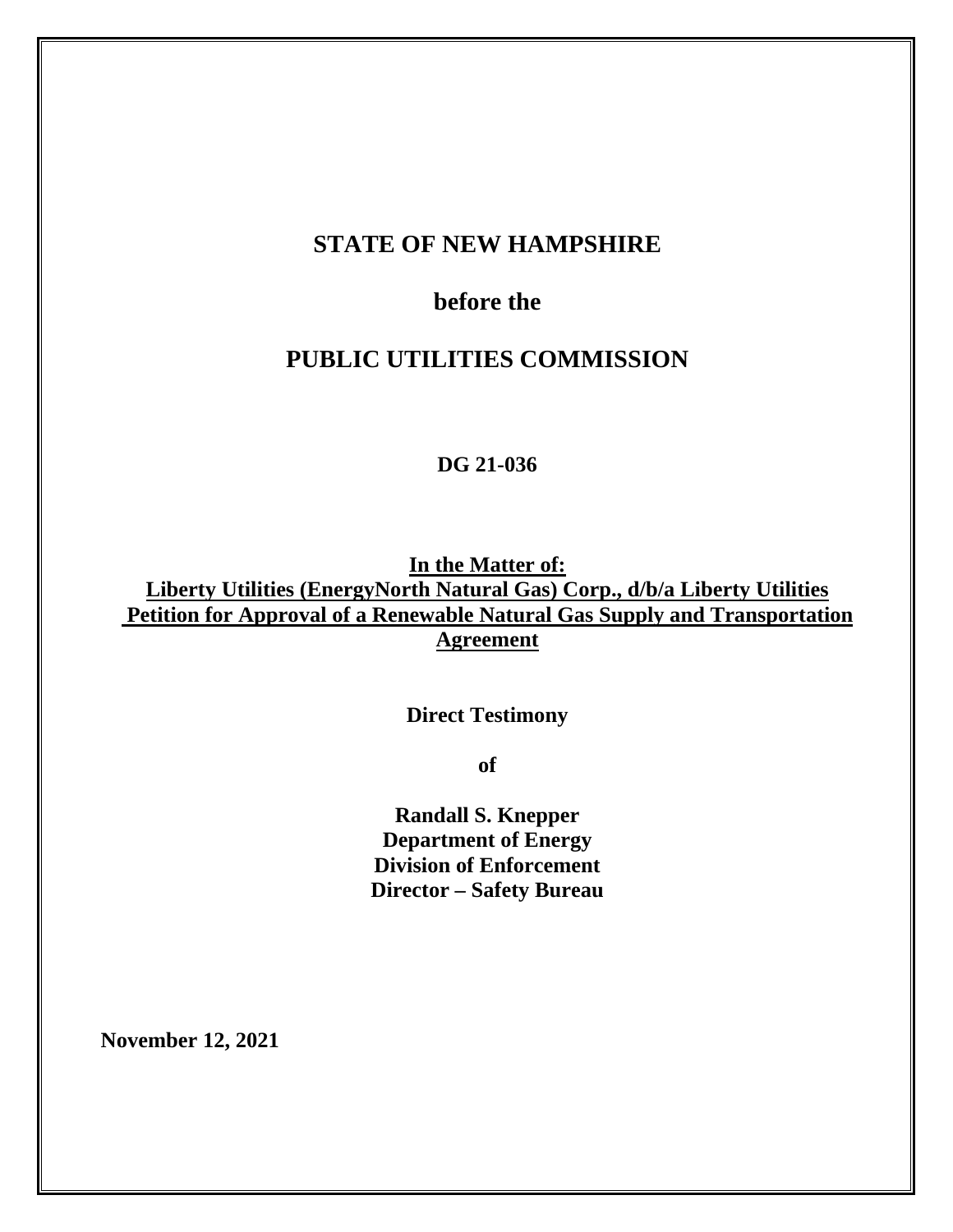| $\mathbf 1$ | Q. | Please state your name, occupation and business address.                                    |
|-------------|----|---------------------------------------------------------------------------------------------|
| 2           | A. | My name is Randall S. Knepper. I am employed as the Director of the Safety Bureau for the   |
| 3           |    | Division of Enforcement of the New Hampshire Department of Energy. My business address      |
| 4           |    | is 21 S. Fruit Street, Suite 10, Concord, New Hampshire 03301.                              |
| 5           | Q. | Please summarize your education and professional work experience.                           |
| 6           | A. | I received a Bachelor of Science in Mechanical Engineering from the University of Rochester |
| 7           |    | and a Master of Science in Civil Engineering from the University of Massachusetts. I am a   |
| 8           |    | licensed Professional Engineer in the State of New Hampshire, License No. 9272. For         |
| 9           |    | continuing education, I have completed 21 Technical Training Courses and 23 Online          |
| 10          |    | Training Sessions provided by the Training and Qualification Center of the Pipeline and     |
| 11          |    | Hazardous Materials Safety Administration (PHMSA). See Attachment RSK-1.                    |
| 12          |    | I have been the Director of Safety Bureau for the newly established Department of Energy    |
| 13          |    | since July 1, 2021 and previously served as the Director of Safety and Security for the New |
| 14          |    | Hampshire Public Utilities Commission since December 2004. I have testified in over two     |
| 15          |    | dozen proceedings before the Commission. See Attachment RSK-2 for a summary of              |
| 16          |    | previous dockets. Prior to that I was an Environmental Consultant and Business Development  |
| 17          |    | Manager at The Smart Associates, Environmental Consultants, Inc., located in Concord, New   |
| 18          |    | Hampshire. For 16 years I was employed at a local gas distribution company. My previous     |
| 19          |    | work experience included a number of Business and Operations roles at Keyspan Energy        |
| 20          |    | Delivery New England (Keyspan) and EnergyNorth Natural Gas Inc. (EnergyNorth),              |
| 21          |    | including Key Account Executive, Commercial & Industrial Sales Manager, Sales Engineer,     |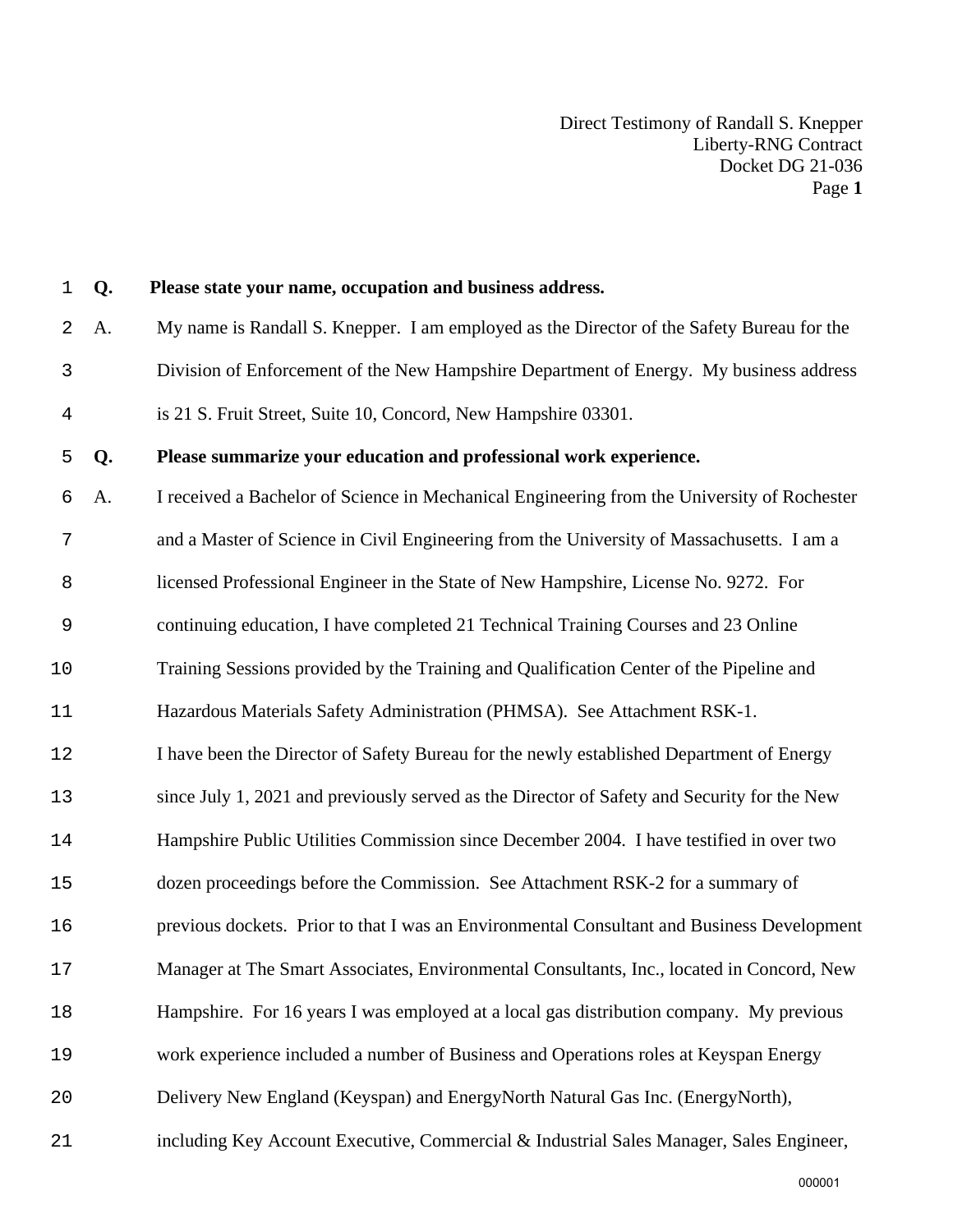| $\mathbf 1$    |    | Senior Engineer, Staff Engineer, and CAD Supervisor. For many of those years, I designed         |
|----------------|----|--------------------------------------------------------------------------------------------------|
| $\sqrt{2}$     |    | natural gas distribution systems, recommended capital improvement projects, recommended          |
| 3              |    | system expansions, wrote Operations and Maintenance procedures, and oversaw construction         |
| $\overline{4}$ |    | projects. While performing the duties of each of these occupations I was responsible for         |
| 5              |    | compliance related to applicable local, state, and federal codes. Prior to my utility experience |
| 6              |    | I worked at Westinghouse Electric designing high voltage transmission lines as a Project         |
| 7              |    | Engineer.                                                                                        |
| 8              |    | In addition, I served as Staff Engineer for the New Hampshire Site Evaluation Committee          |
| $\mathsf 9$    |    | prior to its most recent reorganization in 2014 and currently serve as subject matter expert for |
| 10             |    | the New Hampshire Advisory Council on Emergency Preparedness and Security. My                    |
| 11             |    | professional work experience spans more than 30 years.                                           |
| 12             | Q. | Are you affiliated with any professional organizations?                                          |
| 13             | A. | Yes. I am a member of the Association of Energy Engineers (AEE). I serve on multiple             |
| 14             |    | committees of the National Association of Pipeline Safety Representatives (NAPSR),               |
| 15             |    | including prior positions as Chair and Past Chair. I have served as editor of all of the past    |
| 16             |    | editions of NAPSR's Compendium of State Pipeline Safely Requirements & Initiatives               |
| 17             |    | Providing Increased Public Safety Levels Compared to Code of Federal Regulations. I              |
| 18             |    | previously chaired the Staff Pipeline Safety Subcommittee of the National Association of         |
| 19             |    | Regulatory Commissioners (NARUC) for nearly 12 years; I serve on the Common Ground               |
| 20             |    | Alliance Technology Committee; I am appointed as a member of the Gas Technology                  |
| 21             |    | Institute's Public Interest Advisory Committee; and I am a board member of the New               |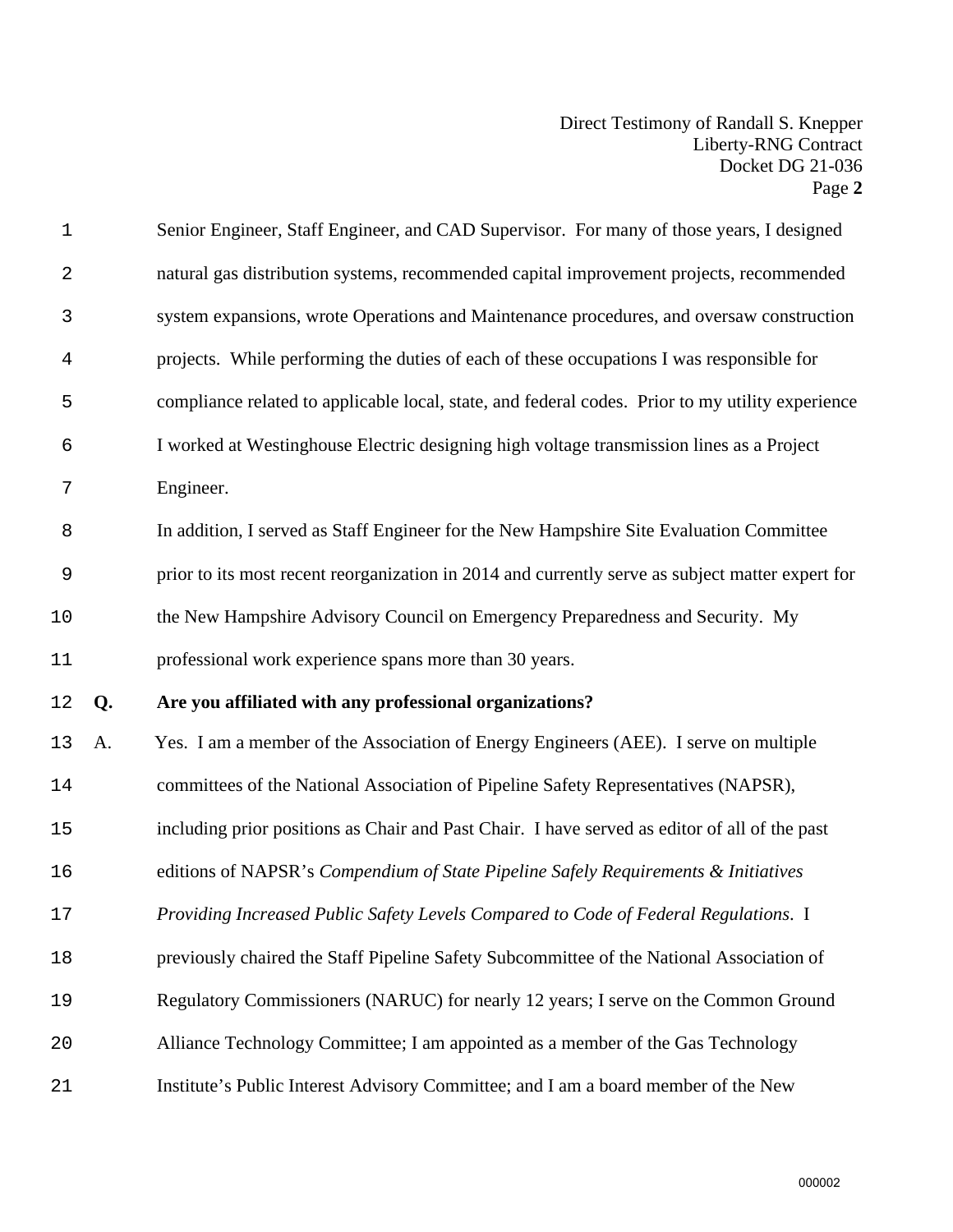| $\mathbf 1$ |    | Hampshire Public Works Standards and Training Council. Finally, I have testified before the        |
|-------------|----|----------------------------------------------------------------------------------------------------|
| 2           |    | United States Congress on pipeline safety issues.                                                  |
| 3           | Q. | What is the purpose of your testimony in this proceeding?                                          |
| 4           | A. | The purpose of my testimony is to describe the Safety Bureau's observations regarding              |
| 5           |    | Liberty Utilities' proposed contract for renewable gas with RUDARPA North Country, LLC             |
| 6           |    | ("RUDARPA").                                                                                       |
| 7           | Q. | Does the Department of Energy believe capturing landfill gas, processing it to pipeline-           |
| 8           |    | quality standards, and injecting it into gas distributions systems is a positive step toward       |
| $\mathsf 9$ |    | furthering climate change goals?                                                                   |
| 10          | A. | The Department of Energy does believe capturing renewable gas from landfills by eliminating        |
| 11          |    | or reducing flaring is a worthwhile undertaking for gas utilities as state and federal policies to |
| 12          |    | reduce methane releases are established. The Department of Energy believes this can and            |
| 13          |    | should be accomplished in a manner that minimizes or eliminates as many potential safety           |
| 14          |    | and financial risks to existing ratepayers as possible. The proposed RNG Supply and                |
| 15          |    | Transportation Agreement between RUDARPA and Liberty provides a means to accomplish                |
| 16          |    | the first objective, the reduction of methane emissions, but needs improvements towards            |
| 17          |    | meeting the second objective, the minimization of safety and financial risks. Energy Staff         |
| 18          |    | notes that unlike renewables used for electricity supply, renewable gas that is processed,         |
| 19          |    | compressed, and transported through trucks/trailers can be accomplished without using any          |
| 20          |    | public utility assets. Many customers currently contract for their own compressed natural gas      |
| 21          |    | supplies in the Northeast delivered to the customer's premises without the need to go through      |
| 22          |    | a public utility distribution system. That same model can be used for renewable gas as well.       |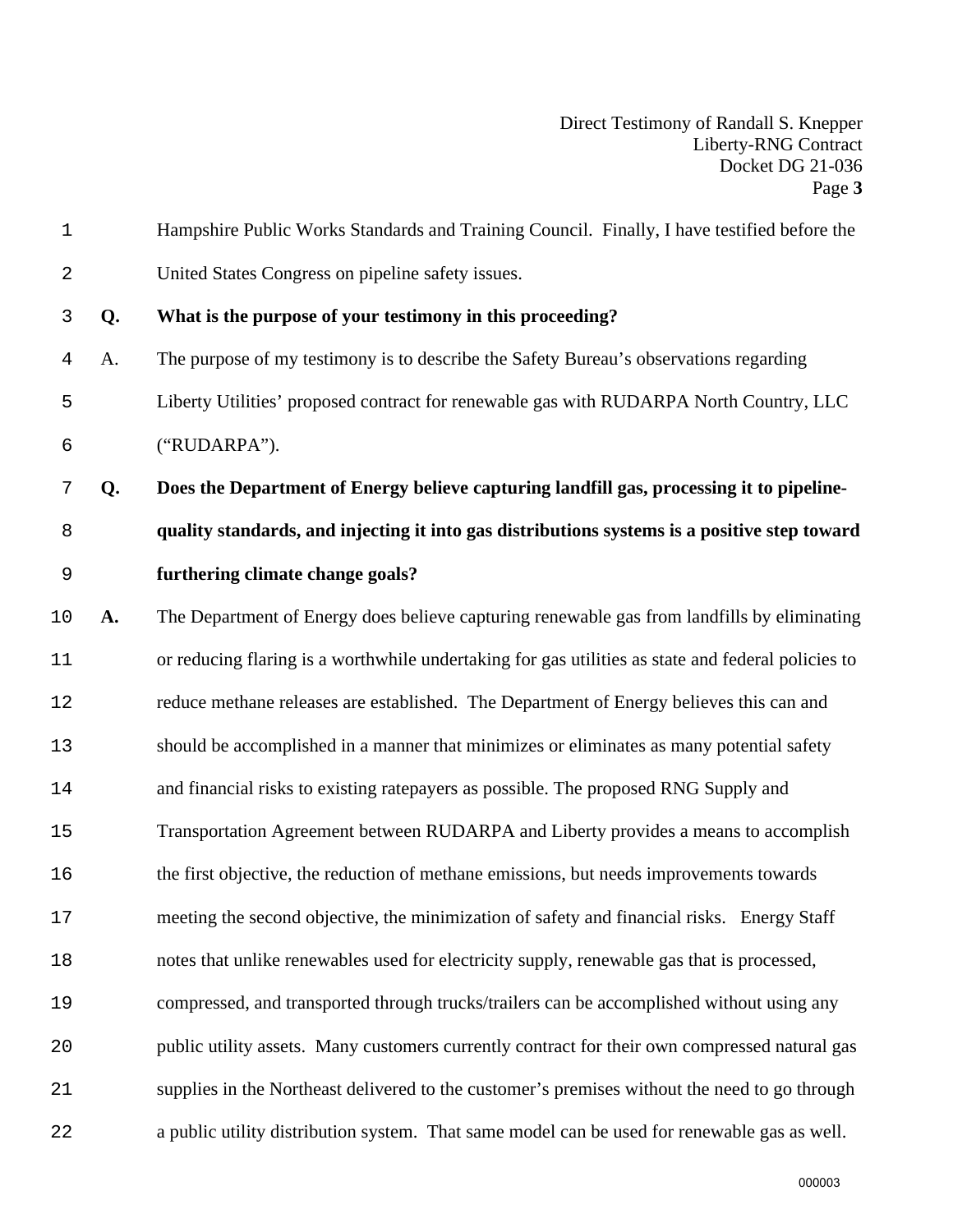| $1\,$          |    | This mainly takes into account that RNG is a compressible gas and thus can be transported       |
|----------------|----|-------------------------------------------------------------------------------------------------|
| $\sqrt{2}$     |    | and easily stored directly at a customer site and injected into the customer's fuel burning     |
| 3              |    | appliances or equipment. There is nothing that prohibits this from occurring provided safety    |
| $\overline{4}$ |    | measures are observed. Because electricity is not as easily stored, it currently tends to have  |
| 5              |    | methods of achievement based on programs of displacement. This involves leveraging              |
| 6              |    | existing electric transmission and distribution systems that are much more widespread and       |
| 7              |    | provide power along every street to dwellings and businesses.                                   |
| $\,8\,$        | Q. | Does the Department of Energy believe Liberty should ever own the gas processing                |
| $\mathsf 9$    |    | equipment at the North Country Environmental Services landfill gas project?                     |
| 10             | A. | No. The proposed RNG Supply and Transportation Agreement between RUDARPA and                    |
| 11             |    | Liberty, Article 2 - Construction and Operation of the Production Facility, Section 2.2 allows  |
| 12             |    | Liberty to maintain a Facility Purchase Option and Purchaser Right of First Refusal. That       |
| 13             |    | provision permits Liberty to purchase the facility after 4 years under the contract. While      |
| 14             |    | Liberty stated during the initial hearing for this docket that it has no intention of ever      |
| 15             |    | exercising the provision, it nonetheless believes it is a harmless provision because any future |
| 16             |    | purchase of the facility would require Commission approval. Within its testimony and            |
| 17             |    | discovery responses, Liberty believes for a variety of reasons that direct ownership of the     |
| 18             |    | RNG processing facility could lower the future costs of renewable gas by 25% to 30% and         |
| 19             |    | provides Liberty the means to ensure that the supply agreement is not interrupted in the event  |
| 20             |    | RUDARPA chooses to sell the processing equipment and facility to another entity.                |
| 21             | Q. | What are some of the reasons that Staff does not believe this provision should remain in        |
|                |    |                                                                                                 |

**the proposed contract?**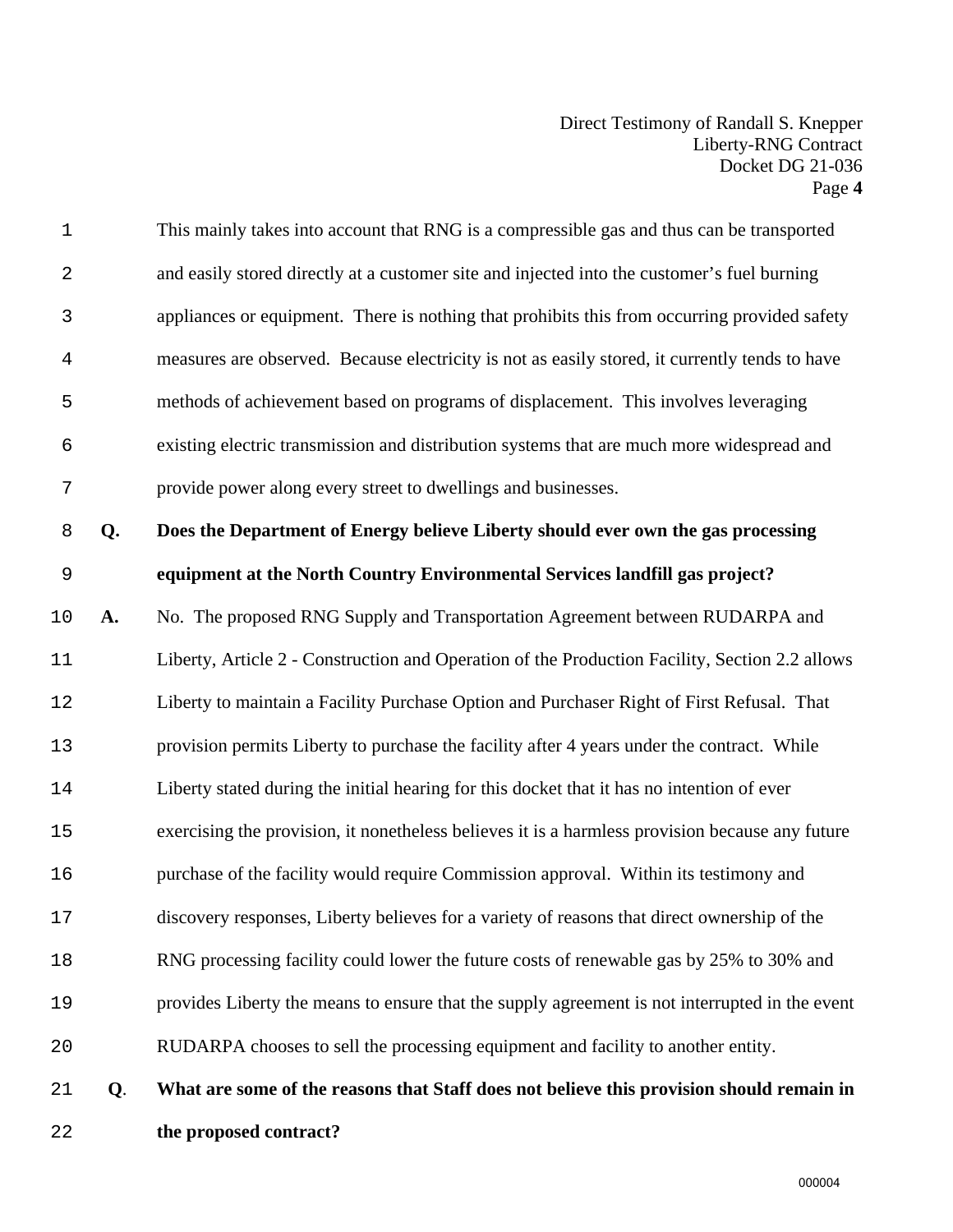**A.** There are four main reasons why Staff does not believe Liberty should own the processing equipment at the landfill.

First, this concept goes against the legislature's objective to create separate energy delivery entities and move away from vertically integrated energy providers that generate, transmit, and provide distribution services within a single organization. Within the electricity market it has taken decades to achieve this legislative objective. The gas market has been set up this way since FERC Order 636 was issued in 1992 that separated transmission costs from commodity costs. This federal natural gas pipeline order fostered competition in the natural gas industry by ensuring that all natural gas suppliers compete for gas purchasers on equal footing. Its policy goals are to enhance competition in the natural gas industry and to ensure that adequate and reliable service is maintained. The gas industry has traditionally been segmented into three components - a producer (i.e., wells and processing company), transmission operator and distribution operator. Liberty's provision could allow the gas industry in New Hampshire to become somewhat vertically integrated once again and allow upstream assets into the public utility rate base. This outcome would undermine the industry changes that New Hampshire's energy policy objectives have taken so long to accomplish.

Second, Liberty does not have the technical experience to operate a processing plant. Its employees are not trained to provide such functions, nor do they have the necessary equipment, experience or knowledge of the anaerobic processes used at landfill gas facilities. Exhibit D of the RNG Supply and Transportation Agreement between RUDARPA and Liberty (BP 069 and 070 of Attachment WJC/MRS-1), provides a high-level outline of the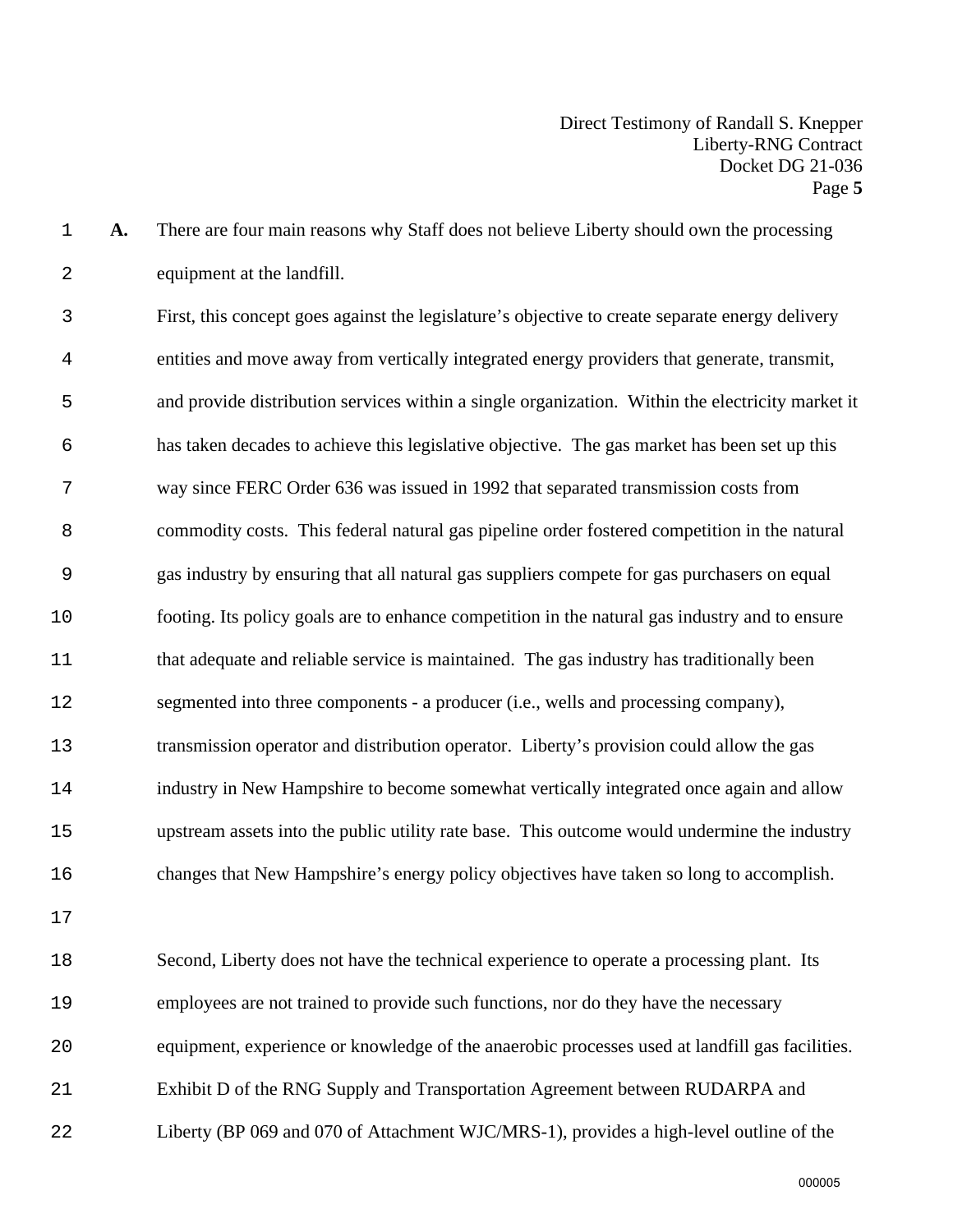five phases or stages of gas processing that are required to manufacture RNG to pipeline-quality standards so that it can be injected into a distribution system. Even if Liberty were to eventually purchase the landfill processing equipment from RUDARPA, it would have to subcontract out the work activities, and manage oversight of those activities. In fact, Liberty has preliminarily indicated that it anticipates that RUDARPA would provide those services, in the event of Liberty's purchase of the facilities and could result in significant incremental cost to ratepayers. This will result in a complex arrangement that ultimately does not need to occur in the first place. Liberty should procure gas capacity and supplies just as it does with other interstate providers by designating receipt points, specifying volumes, and specifying reliability and quality metrics, without the utility itself engaging in processing and service operations. Ratepayers should not have to absorb those costs simply because Liberty chooses to earn a return on capital for those assets. Third, this would potentially subject existing ratepayers to vulnerabilities associated with land

fill extraction, landfill volume deliverability, landfill trash types, (and potential gas constituents' issues), economy variations, weather disruptions, freezing ground temperatures, equipment malfunctions, personnel management, power outages, road and transportation issues and other risks that may be inherent to a processing unit. While it sounds enticing to potentially lower the price of gas supply and delivery of RNG, the Energy Staff believes it is more than offset by potential risks.

Fourth, this model is quite rare in the United States. Liberty could only point to one landfill at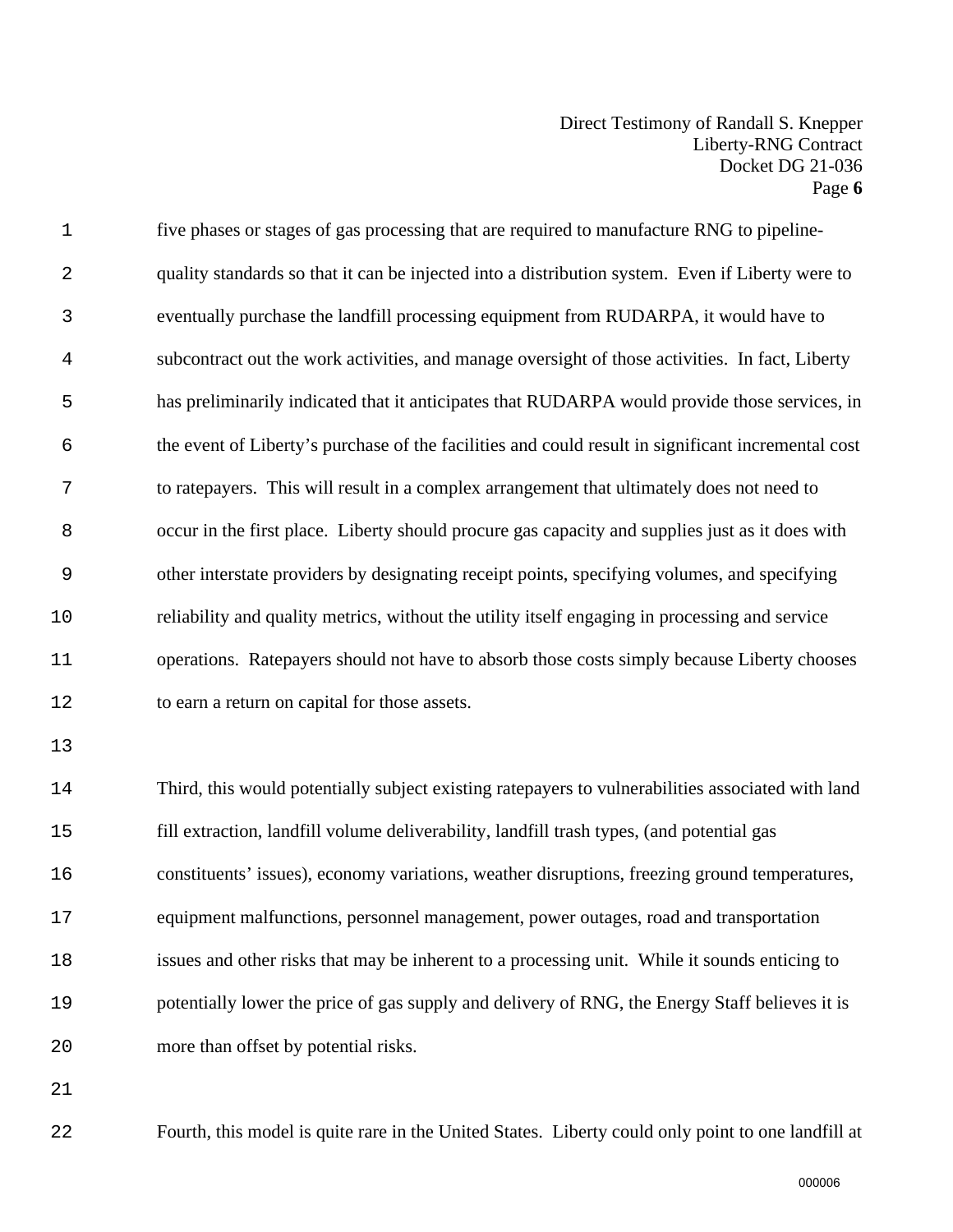| $\mathbf 1$    |    |           | the Fresh Kills, Staten Island, New York as an example of a utility operating a processing       |
|----------------|----|-----------|--------------------------------------------------------------------------------------------------|
| 2              |    |           | facility. Energy Staff believes that the Fresh Kills facility energy processing portion is owned |
| 3              |    |           | and operated by a much larger entity (National Grid) and is derived from one of the largest      |
| $\overline{4}$ |    |           | landfills, (nearly 2,200 acres) in the country and thus is not comparable to the much smaller    |
| 5              |    |           | landfill (by several magnitudes) located in Bethlehem, NH.                                       |
| 6              | Q. |           | How does Liberty's proposal address gas quality of the proposed renewable gas supply             |
| 7              |    |           | planned compared to conventional natural gas supplies currently used by Liberty within           |
| 8              |    |           | its distribution systems?                                                                        |
| $\mathsf 9$    | A. |           | Exhibit B (BP 064 to 066) of the RNG Supply and Transportation Agreement provides the            |
| 10             |    |           | RNG specification that Liberty requires. This is shown in Attachment WJC/MRS-1,                  |
| 11             |    |           | specifically as listed in Table 1 (BP 066). There are ten primary characteristics which will     |
| 12             |    |           | comprise the gas quality specification that will be continuously measured:                       |
| 13             |    | They are: | 1) Btu Content or Heating Value between 970 and 1100 btu/scf                                     |
| 14             |    |           | 2) Wobbe Index Value greater than 1270 but below 1400 btu/scf                                    |
| 15             |    |           | 3) No more than 2% Carbon Dioxide                                                                |
| 16             |    |           | 4) Between 0.1% and 0.4% Oxygen                                                                  |
| 17             |    |           | 5) No more than 4% Inerts                                                                        |
| 18             |    |           | 6) No more than 7 pounds of <b>water</b> per million scf                                         |
| 19             |    |           | 7) No more than 4.125 ppm of hydrogen sulfide                                                    |
| 20             |    |           | 8) No particles or dust                                                                          |
| 21             |    |           | 9) Avoid liquid hydrocarbons forming by staying above the dew point                              |
| 22             |    |           | temperature of 15 degrees Fahrenheit.                                                            |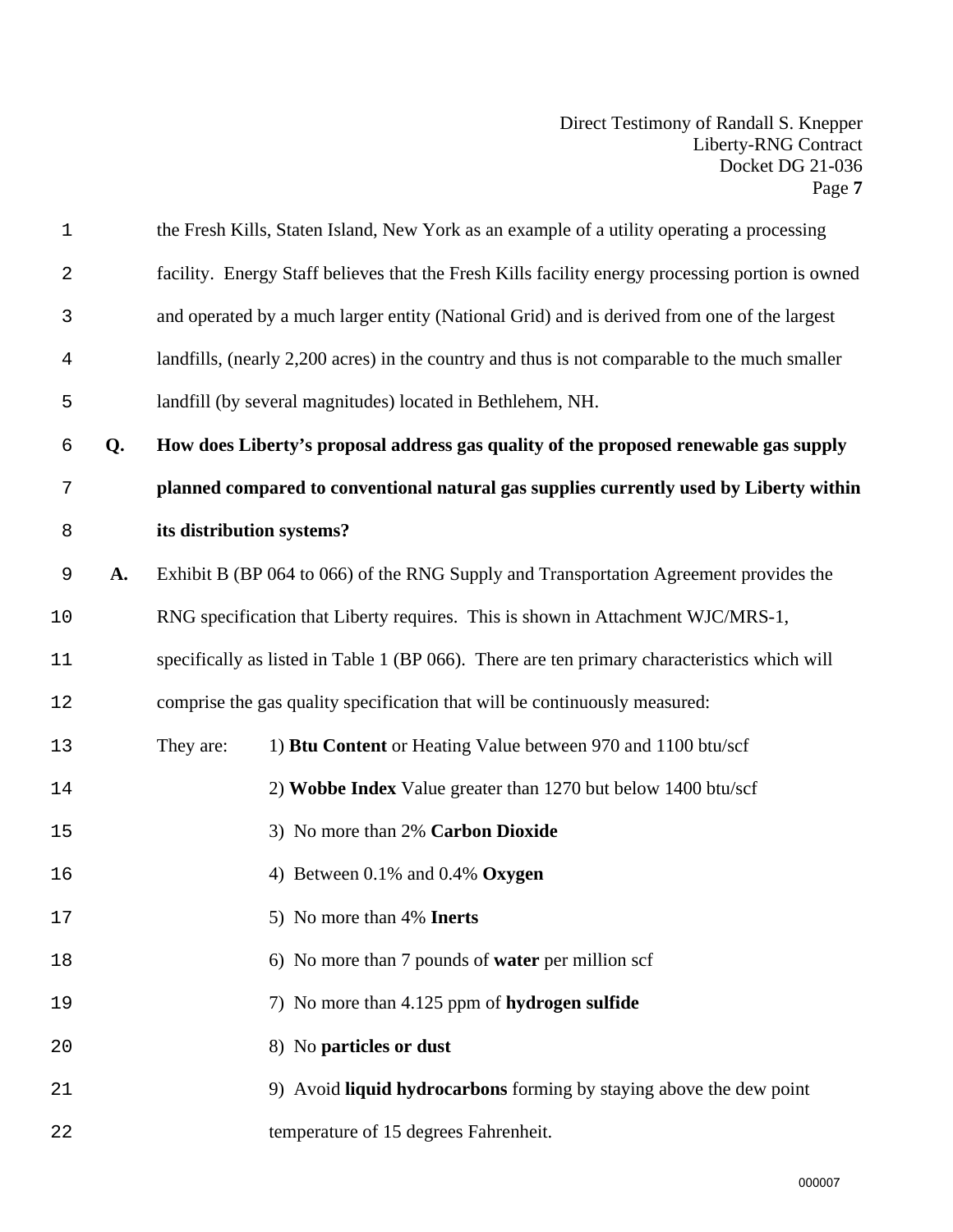| $1\,$          | 10) Be delivered at temperatures below 105 degrees Fahrenheit.                                 |
|----------------|------------------------------------------------------------------------------------------------|
| 2              | In addition, seven other trace components will be measured at unspecified frequencies. Those   |
| 3              | components and specifications include: Hydrogen levels will be accepted between 0.1% and       |
| $\overline{4}$ | 0.3%; Sulfur levels below 16.5 ppm; Ammonia levels below 10 ppm; Siloxanes levels below        |
| 5              | 0.5 ppm; Halocarbons will be accepted between 1 and 2 ppm; and no VOC or Bacteria will         |
| 6              | be accepted.                                                                                   |
| 7              | There are many sections within the RNG Supply and Transportation Agreement that place          |
| 8              | requirements on RUDARPA for meeting the RNG specifications for gas quality. They               |
| 9              | include:                                                                                       |
| 10             | A) Article 2 - Construction and Operation of the Production Facility requires in Section 2.2   |
| 11             | RUDARPA to design, operate, maintain and repair the processing facilities to meet the          |
| 12             | above RNG specifications.                                                                      |
| 13             | B) Article 3 - RNG Purchase and Sale requires in Section 3.2 an initial formal attestation for |
| 14             | meeting the RNG specifications and annually thereafter. The attestation is primarily           |
| 15             | meant to benefit RUDARPA so that it can be eligible for a renewable identification             |
| 16             | number (RIN) to meeting EPAs motor vehicle fuel additive program. The attestation              |
| 17             | would be performed by a third party, named as Weaver and Tidwell LP of Houston, TX             |
| 18             | (see BP 030 of Attachment WJC/MRS-1).                                                          |
| 19             | C) Article 3 - RNG Purchase and Sale requires in Section 3.3 that all volumes delivered by     |
| 20             | RUDARPA conform to the RNG Specifications.                                                     |
| 21             | D) Article 3 - RNG Purchase and Sale requires in Section 3.4 that the gas quality will be      |
| 22             | measured by RUDARPA before each truck leaves the Bethlehem site and may also be                |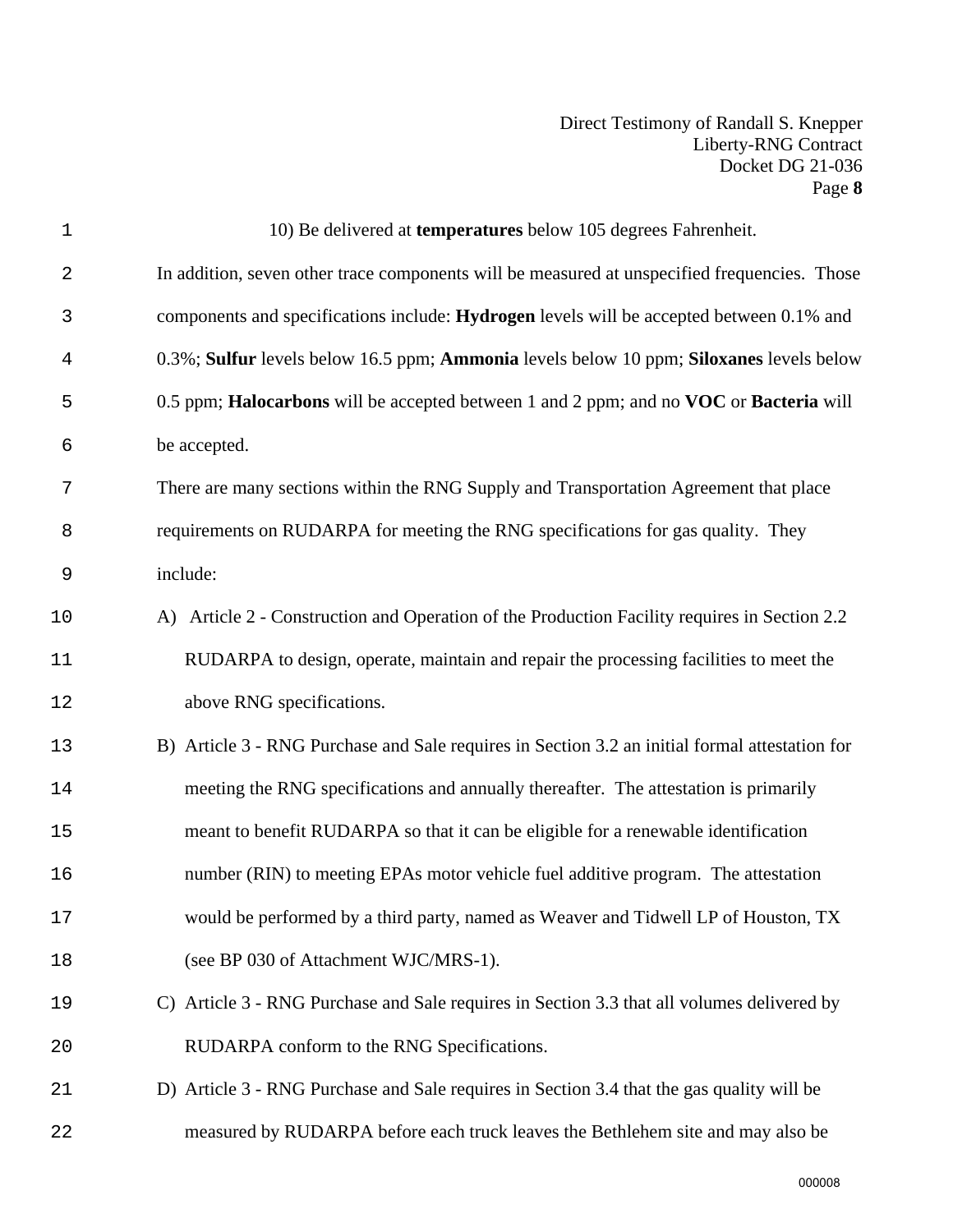| $\mathbf 1$ | measured by Liberty as each truck is delivered. It does not state that Liberty will measure  |
|-------------|----------------------------------------------------------------------------------------------|
| 2           | the gas quality at each delivery point prior to injection or that Liberty may elect to       |
| 3           | electronically rely on RUDARPA's measurements. Thus Liberty will be relying on               |
| 4           | equipment maintained by RUDARPA but not necessarily validated by Liberty's own gas           |
| 5           | quality measurements. This is a slight risk for Liberty. The staff of the Department of      |
| 6           | Energy recommends Liberty install its own calibrated equipment that measures the gas         |
| 7           | quality that can validate RUDARPA owned equipment if the contract is approved by the         |
| 8           | Commission.                                                                                  |
| 9           | E) Article 3 - RNG Purchase and Sale in Section 3.6 allows Liberty to reject any non-        |
| 10          | conforming RNG and RUDARPA would be responsible for any costs for storing and                |
| 11          | disposal of the non-conforming RNG. Section 3.6 does not require RUDARPA to absorb           |
| 12          | any incremental costs that may be incurred by Liberty if Liberty has to go to the spot       |
| 13          | natural gas market on such occasions when the spot natural gas market price is in excess     |
| 14          | of the price agreed upon by RUDARPA and Liberty. This is a moderate risk for Liberty         |
| 15          | ratepayers if this scenario were to occur frequently. The staff of the Department of Energy  |
| 16          | recommends that a provision be added that protects existing ratepayers from absorbing        |
| 17          | incremental costs that may be incurred for non delivery or delivery of non-conforming        |
| 18          | gas.                                                                                         |
| 19          | F) Article 3 - RNG Purchase and Sale in Section 3.7 requires immediate notification of gas   |
| 20          | not meeting the RNG specification.                                                           |
| 21          | G) Article 3 - RNG Purchase and Sale in Section 3.9 states that a Bill of Lading be provided |
| 22          | upon delivery that provides the volume delivered and the gas quality of the RNG              |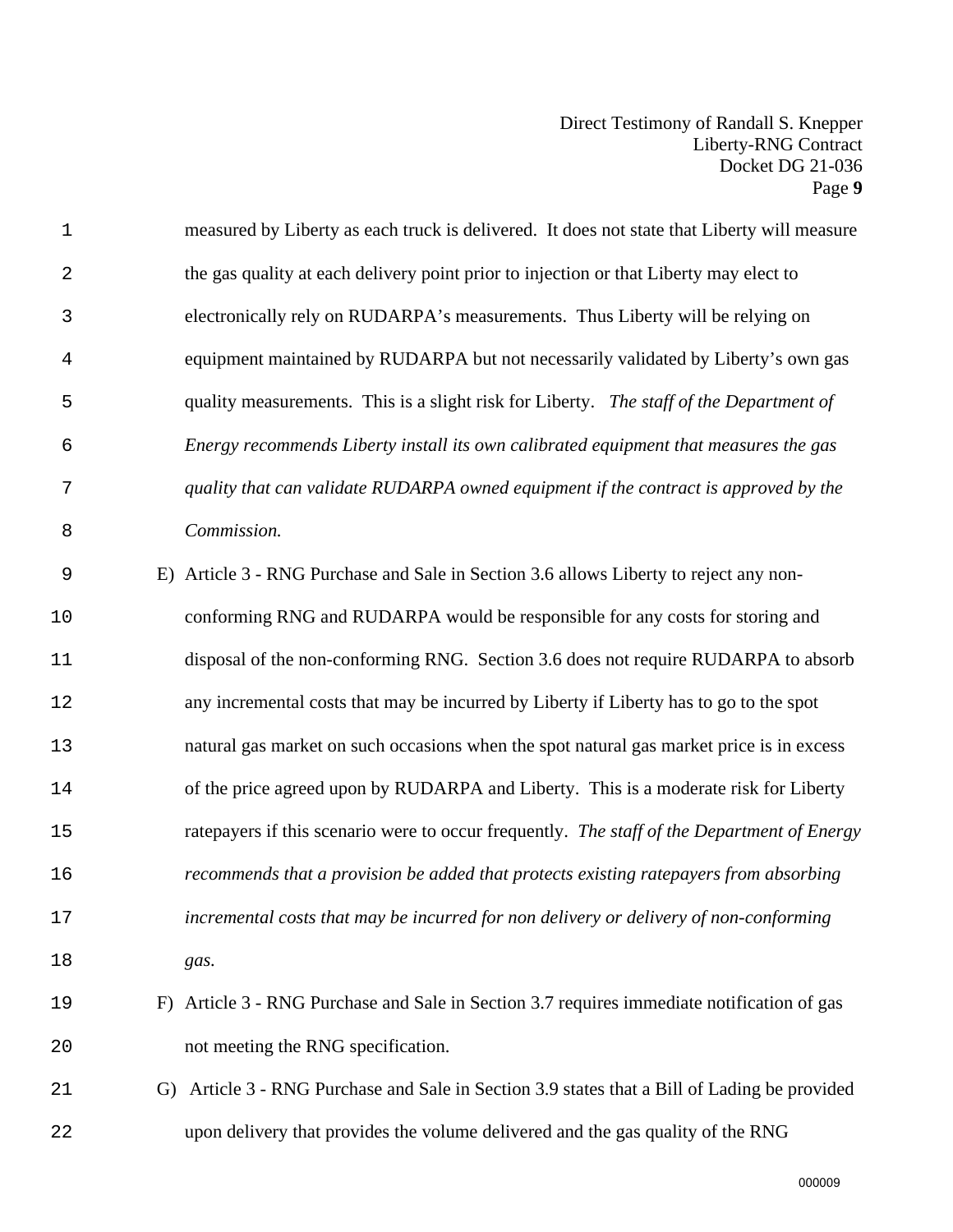| $\mathbf 1$ |    | delivered. The staff of the Department of Energy recommends that the Bill of Lading             |
|-------------|----|-------------------------------------------------------------------------------------------------|
| $\sqrt{2}$  |    | should have time and date stamps recording of the measurement for each of the                   |
| 3           |    | components listed in Table 1 including those continuously monitored and those                   |
| 4           |    | periodically monitored. In addition, Bill of Ladings documentation should be kept for           |
| 5           |    | inspection by the NH Department of Energy Audit and Safety Bureaus or other regulatory          |
| 6           |    | agencies for a minimum of 2 years.                                                              |
| 7           | Q. | Do the anticipated RNG Specifications meet pipeline-quality metrics currently used by           |
| $\,8\,$     |    | Liberty and are those interchangeable with Liberty's other gas supplies?                        |
| 9           | A. | The RNG specifications appear to be identical to those found in Attachment WJC/MRS-1,           |
| 10          |    | Interconnect Guide for Renewable Natural Gas (RNG) in New York State Final Report               |
| 11          |    | August 2019 (BP 089 to 160). While the testimony does not compare the RNG specifications        |
| 12          |    | to existing Liberty supplies, the Energy Staff did ask Liberty to provide such information in   |
| 13          |    | Staff Response 2-15. The RNG Specifications appear to align with those of Tennessee Gas         |
| 14          |    | Pipeline and PNGTS, both of which currently flow into the Liberty distribution systems.         |
| 15          |    | Liberty also provided other pipeline specifications regarding pipeline quality, including those |
| 16          |    | of other Transcanada subsidiaries. Based on its review, the Staff of the Department of Energy   |
| 17          |    | does not believe there will be an interchangeability issue with processed RNG and other         |
| 18          |    | Liberty gas supplies.                                                                           |
| 19          | Q. | Will RUDARPA own the trucks/trailers that will deliver the compressed renewable gas             |
| 20          |    | to the three decompression skids at the three expected sites?                                   |
| 21          | A. | Not necessarily. The RNG Supply and Transportation Agreement in Article 3 RNG Purchase          |
| 22          |    | and Sale in Section 3.10 allows for a third party to own and operate the truck/trailer          |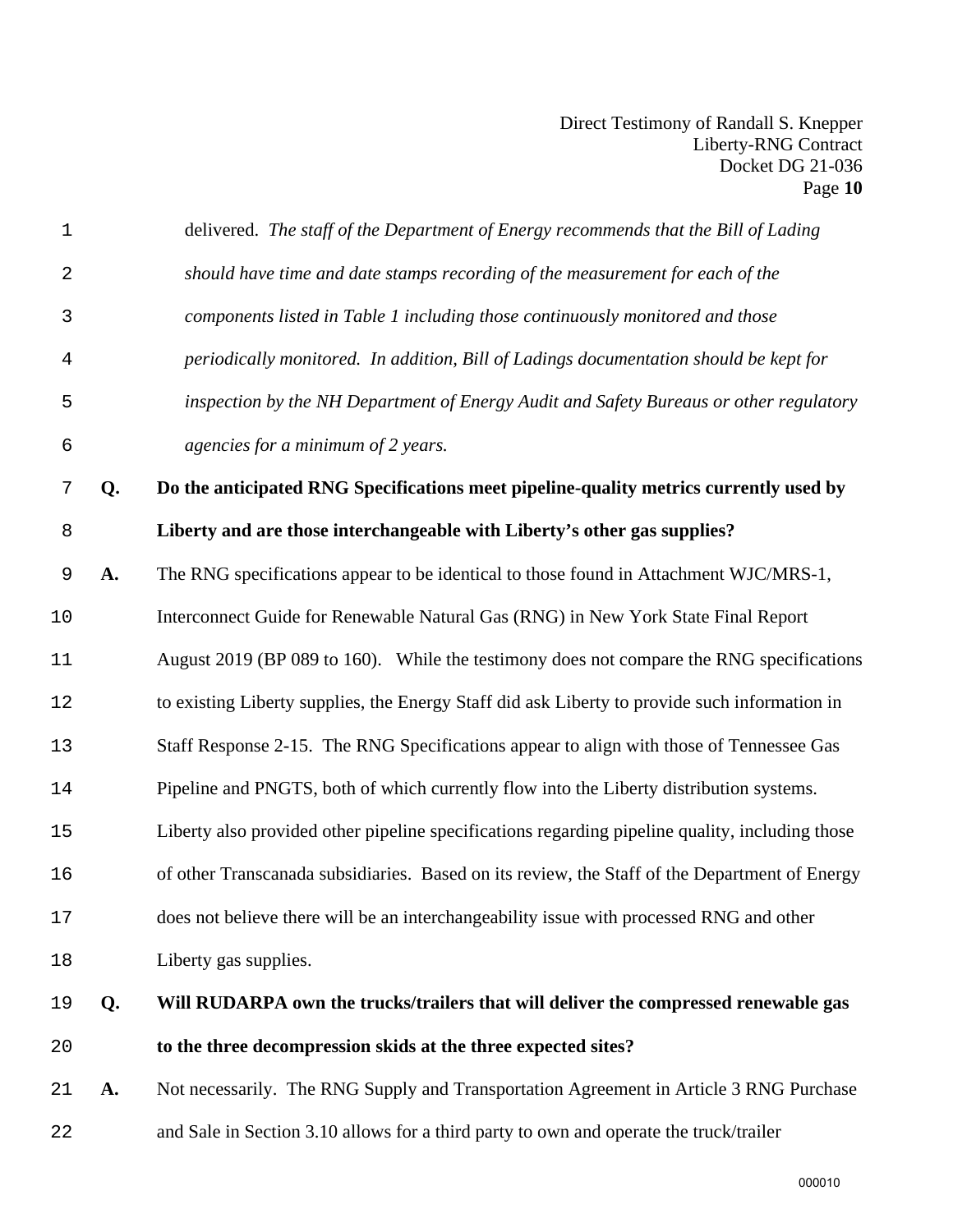| $1\,$          |    | transportation equipment. Specifically, Shell Energy North America (US), L.P or some other         |
|----------------|----|----------------------------------------------------------------------------------------------------|
| $\mathbf{2}$   |    | similarly qualified third party entity that is in the business of supplying natural gas is allowed |
| 3              |    | to transport the RNG from the processing equipment at the North Country Environmental              |
| 4              |    | Services landfill located at 581 Trudeau Road in Bethlehem. Given the limited size of the          |
| 5              |    | RUDARPA company, Staff believes this would be the scenario that is most likely.                    |
| $\epsilon$     |    | RUDARPA would still be responsible for the renewable gas arriving at the delivery locations        |
| $\overline{7}$ |    | as stated in Article 3 - RNG Purchase and Sale in Section 3.8 but that language includes           |
| $\, 8$         |    | provision for a third-party trucking outfit. Under the agreement before the Commission,            |
| $\mathsf 9$    |    | Liberty will not own the trucks/trailers or be responsible for any of the on-road transportation   |
| 10             |    | services. Typically, when Liberty contracts for LNG or liquid propane (LPG) gas on the             |
| 11             |    | EnergyNorth system. the trucks/trailers are owned by the companies Liberty contracts with.         |
|                |    |                                                                                                    |
| $12\,$         | Q. | Please comment on applicable standards for the RNG trailers that would be used.                    |
| 13             | A. | The trailer is the mobile storage vessel used to transport CNG over the highways and would         |
| 14             |    | be left onsite until the "trailer" gas volume is depleted. Once on site at the utility's property  |
| 15             |    | or, in this case, the end-user customer's property, the trailer would no longer function as a      |
| 16             |    | mobile device but more as a traditional storage tank, based on the sample language found in        |
| 17             |    | the Letters of Intent. Under the Agreement, the trailer would contain highly pressurized fuel      |
| 18             |    | (i.e., renewable gas sourced from an existing landfill). The on-road regulations of a CNG          |
| 19             |    | trailer are governed by the Federal Motor Carriers Safety Administration and are not               |
| 20             |    | jurisdictional to the Safety Bureau or the Public Utilities Commission. Once driven onto and       |
| 21             |    | parked on Liberty premises or the premises of customers not directly connected to Liberty's        |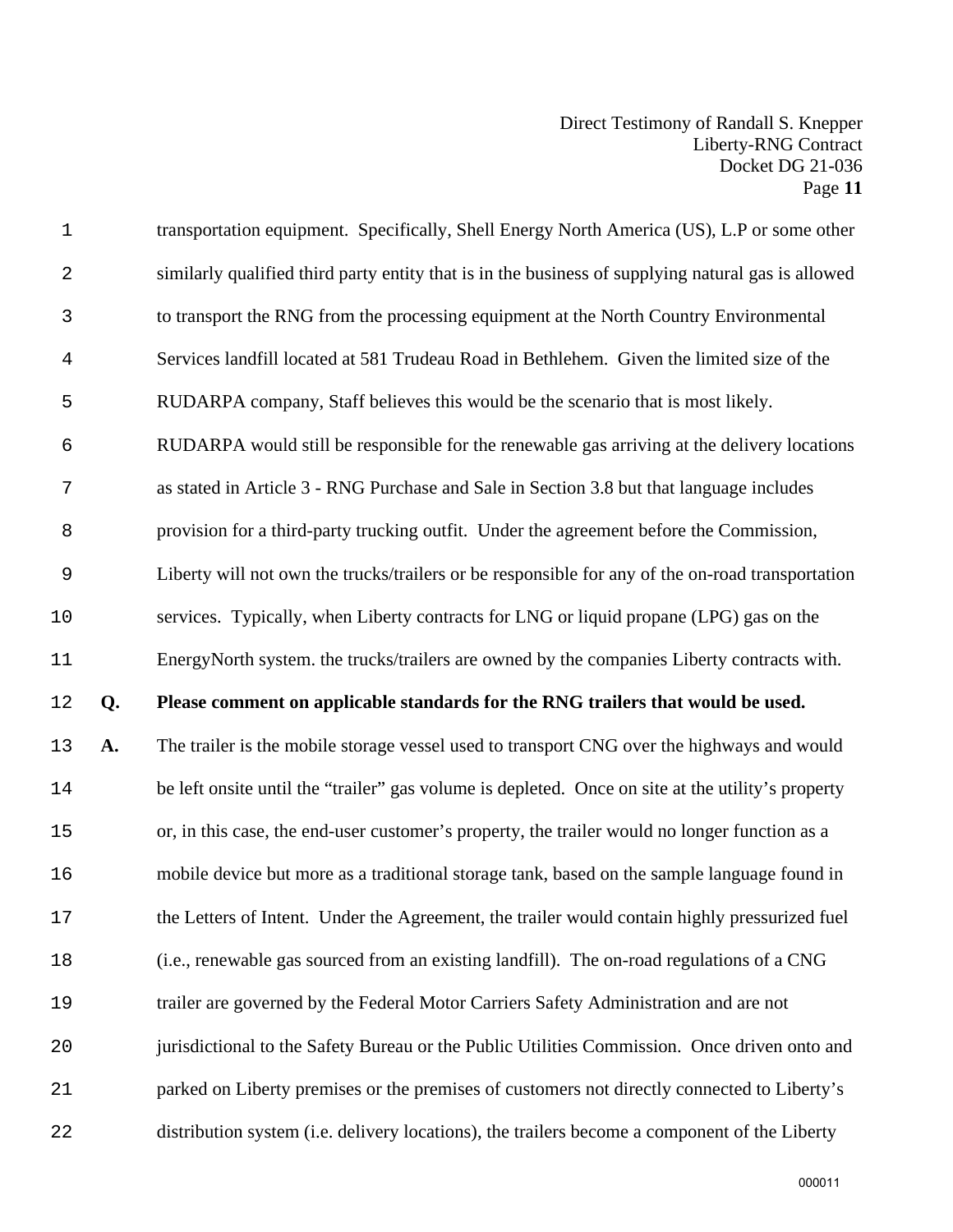| $1\,$          | supply system and are considered NHPUC-jurisdictional with respect to safety governance,         |
|----------------|--------------------------------------------------------------------------------------------------|
| $\overline{2}$ | pursuant to the terms of RSA 374:1, 374:4, and allied statutes. The Safety Bureau requires       |
| $\mathsf 3$    | that Liberty ensure that all operational conditions on its property and/or connected to the      |
| 4              | provision of utility service, be conducted safely, as required by RSA 374:1. Liberty does not    |
| 5              | (and cannot) cede this independent responsibility by transferring it to RUDARPA. For             |
| $\epsilon$     | instance, without limitation, Liberty must ensure the physical security, pavement conditions,    |
| 7              | and traffic safety controls in which the parked trailer sits, as well as personnel training,     |
| 8              | equipment maintenance, fire prevention protocols, and all other aspects of its readiness to      |
| $\mathsf 9$    | accept RNG supply trailer. Installations must be safe and adequate, as determined by the         |
| 10             | Safety Bureau pursuant to applicable federal and state safety regulations. The Safety            |
| 11             | Bureau's distinction between the trailer when "on road" and when parked, and the                 |
| 12             | demarcation point as defined, would result in a cleaner, more well defined and pragmatic         |
| 13             | result. It would avoid multiple reviews of the ever-changing characteristics of storage trailers |
| 14             | that may be brought to delivery locations and left there. If potential future events such as a   |
| 15             | fire involving the trailer, pressure releases, security breaches or other issues arise, the      |
| 16             | Department, through its Safety Bureau, may elect to address the issue, exercise its authority,   |
| 17             | and impose conditions as warranted.                                                              |
|                |                                                                                                  |

- **Q. Will the decompression skids to be installed meet the same requirements that apply to at the existing Keene decompression skid at 43 Production Avenue in Keene?**
- **A.** While not specifically addressed in the Liberty testimony, the Company's response to Energy Discovery Request 2-16 confirms that each decompression skid will be built to the same standards as currently used by Liberty at the Keene 43 Production Avenue existing CNG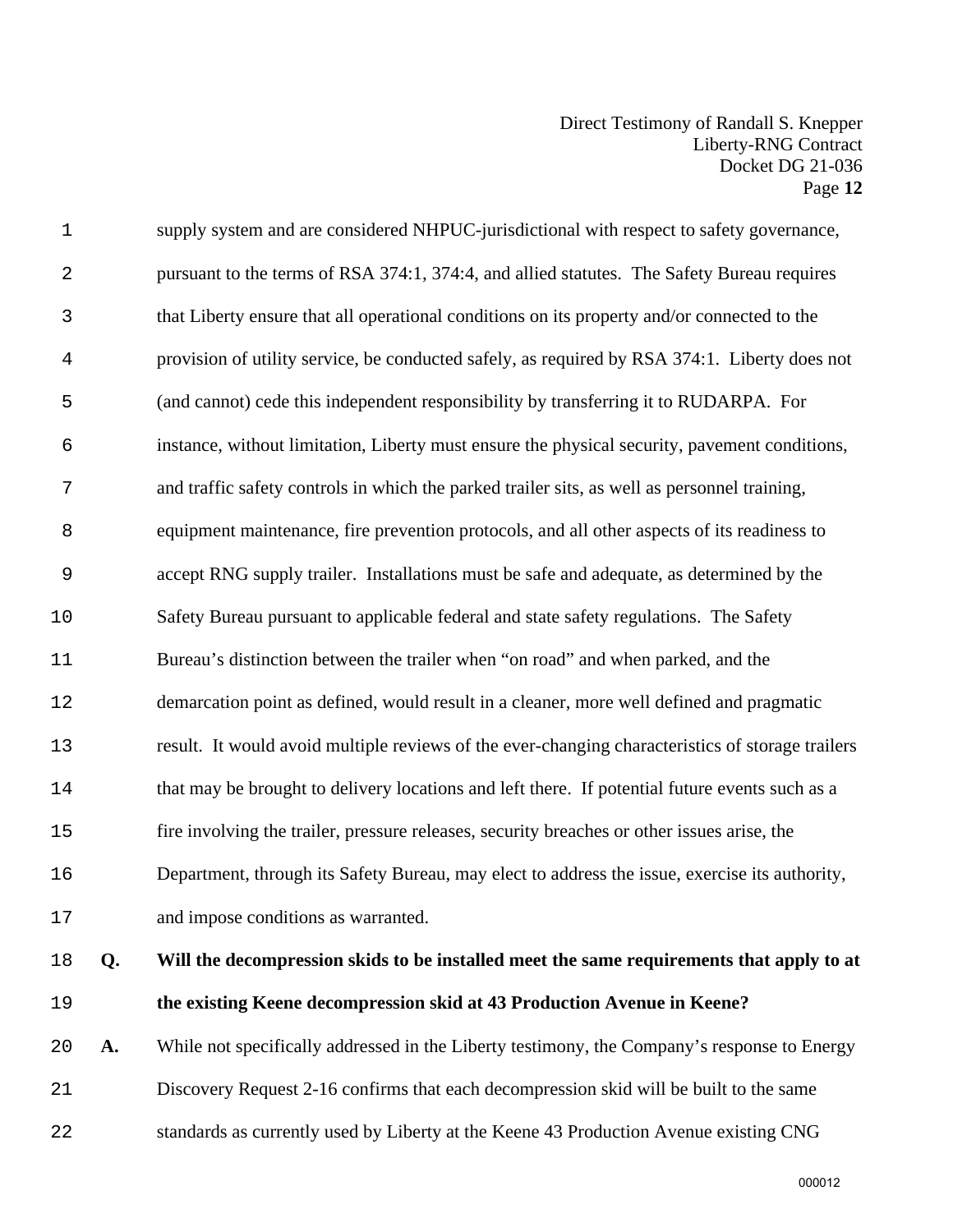| $\mathbf 1$    |    | decompression skid. This will ensure that the decompression skid is designed, operated,         |
|----------------|----|-------------------------------------------------------------------------------------------------|
| 2              |    | maintained, and tested to meet 49 CFR Part 192 federal pipeline safety standards and not the    |
| 3              |    | industry ASME B31.3 standards, which apply to standard natural gas. Liberty has stated this     |
| $\overline{4}$ |    | will be the standard whether they are stand-alone units or connected to a distribution system.  |
| 5              | Q. | In Liberty testimony (BP 011), how does Liberty expect to recover the cost of the               |
| 6              |    | decompression skid and has Liberty changed its position since the initial filing?               |
| 7              | A. | In the testimony of Clark/Stevens on BP 011, Liberty initially describes the cost of one of the |
| 8              |    | decompression skids (estimated at \$804,368) that would be injecting RNG into its pipeline      |
| 9              |    | system in its legacy system area as being part of the cost of gas that any RNG customer that is |
| 10             |    | connected to the existing distribution system would have to pay once they opt in under a yet    |
| 11             |    | to be defined tariff. This is similar as to how the existing Keene CNG decompression skid is    |
| 12             |    | paid for and recovered in COG rates (see Docket DG 20-152), except the decompression skid       |
| 13             |    | for RNG would be recovered by demand charges since it would be leased by Liberty, not           |
| 14             |    | owned.                                                                                          |
| 15             |    |                                                                                                 |
| 16             |    | In discovery responses 3-7 and 3-8, Liberty appears to have changed its initial view as set out |
| 17             |    | in its petition testimony such that the "on-system decompression skid will have system          |
| 18             |    | redundancy benefits that will benefit all EnergyNorth customers," not just RNG customers.       |
| 19             |    | Liberty also states that "Placing a decompression skid at the end of the 200# line in Tilton    |
| 20             |    | would allow for additional capacity to the aforementioned towns, which otherwise would          |
| 21             |    | have to come by replacing the 6" coated steel gas main with a larger diameter gas main."        |
| 22             |    | This statement indicates that Liberty plans to put at least one of the decompression skids into |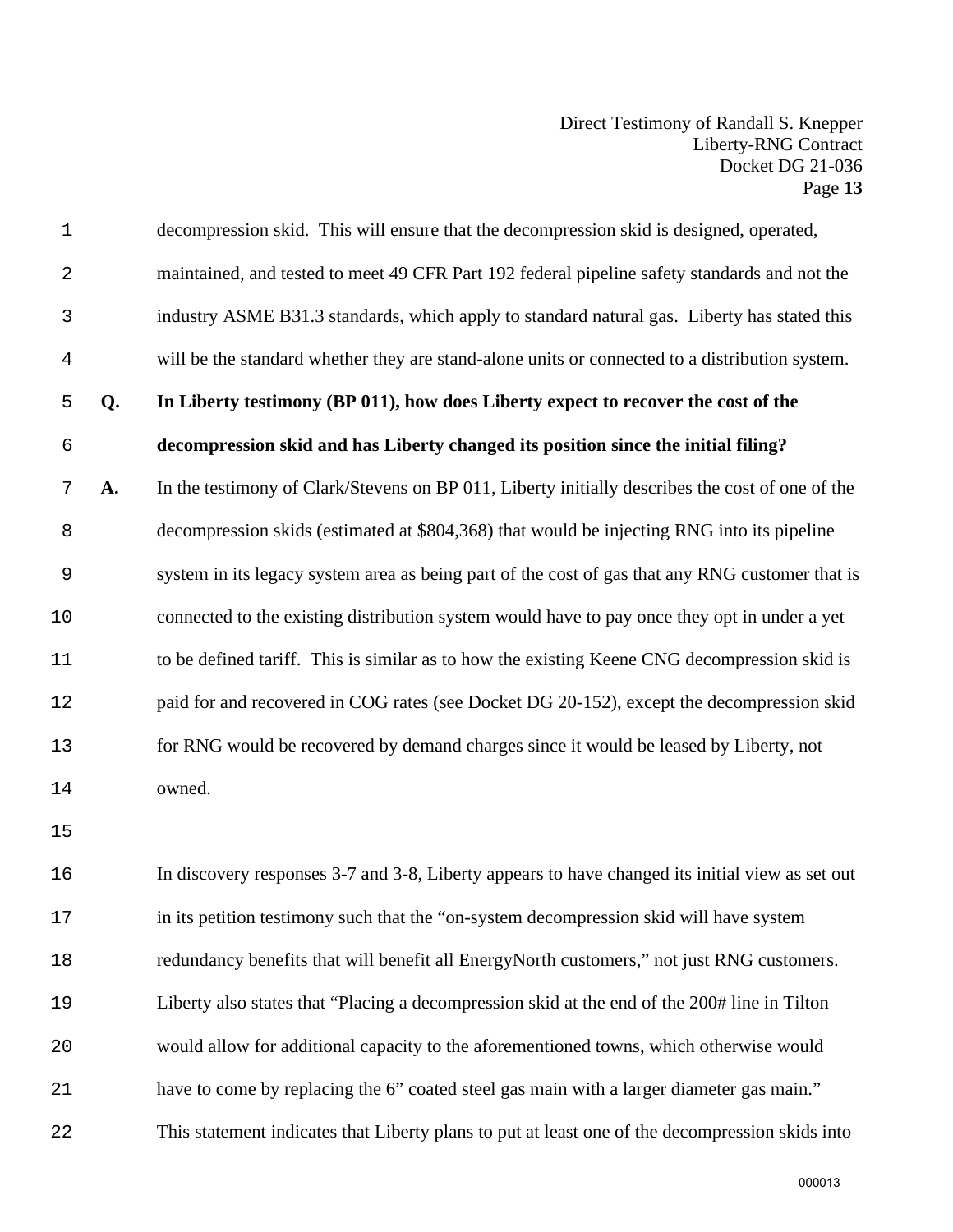| $\mathbf 1$ |    | rate base. Energy Staff has not been able to fully explore the need for this redundancy       |
|-------------|----|-----------------------------------------------------------------------------------------------|
| $\sqrt{2}$  |    | because the Concord-Tilton Highline (capacity based on 200 psig to 60 psig difference) has    |
| 3           |    | not been evaluated sufficiently to confirm this assertion. Currently there are already an LNG |
| 4           |    | peaking plant and a propane air plant that inject supplemental fuels into Liberty's pipeline  |
| 5           |    | system and affect the capacity of the Concord-Tilton Highline.                                |
| 6           |    |                                                                                               |
| 7           |    | Also, if the Commission approves the TGP capacity contract proposed in Docket DG 21-008,      |
| 8           |    | one positive outcome would be that the TGP delivered pressure to Londonderry is increased     |
| 9           |    | to 300 psig, which has indirect benefits to all TGP gate stations on the EnergyNorth system,  |
| 10          |    | which may improve options along the Concord-Tilton Highline. Energy staff at this point       |
| 11          |    | believes it may be premature to conclude that benefits for RNG injection at either Concord or |
| 12          |    | Tilton will be realized if capacity increases resulting from RNG injection is not ultimately  |
| 13          |    | deemed the best option.                                                                       |
| 14          |    |                                                                                               |
| 15          |    | Liberty has stated that the two off system decompression skids would ultimately be recovered  |
| 16          |    | through the yet to be filed Special Contracts for the other two LOI customers. However,       |
| 17          |    | Energy staff have not seen anything to confirm that statement or that the LOI customers are   |
| 18          |    | aware of that intent.                                                                         |
| 19          | Q. | Does Energy staff have concerns with the Force Majeure event language?                        |
| 20          | A. | Yes. The RNG Supply and Transportation Agreement in Article 1 - Definitions at BP (0032)      |
| 21          |    | defines a Force Majeure Event. Article 3, Section 3.5 - RNG Purchase and Sale 5 refers to "   |
| 22          |    | and any other shut-downs, curtailments, facility outages, or other scheduled or irregular     |